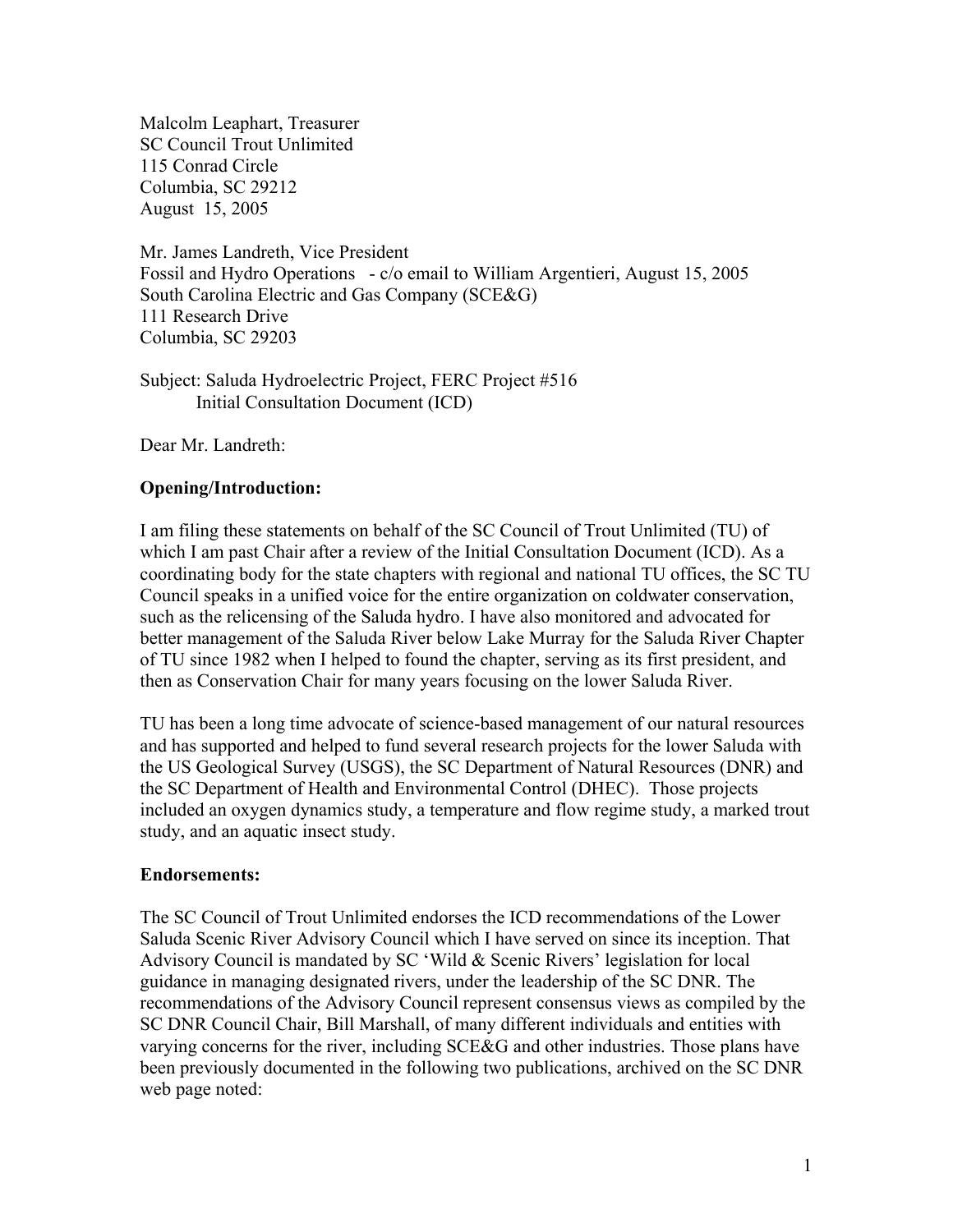1) The Lower Saluda River Corridor Plan (1990)

2) Lower Saluda Scenic River Corridor Plan Update (2000)

http://www.dnr.state.sc.us/etc/conservation.html

The 2000 Plan Update was a based on a series of 'charrettes' which allowed for input from a broad range of landowner, public, and special interests groups, including SCE&G, to keep the management recommendations current since the original 1990 plan.

The main categories of items addressed by these plans include:

- Access and Facilities
- $\blacksquare$  Historic and Archaeological sites
- Law Enforcement
- Resource Protection
- Tourism and Promotion

While the key issues of interest to a coldwater conservation group of water quality, including dissolved oxygen maintenance, and adequate continuous flows, are included in Resource Protection, TU supports all of the recommendations in this broad range of topics as in the best overall interests of the citizens and the resource.

TU has reviewed and supports the recommendations and comments on the ICD from the US Fish & Wildlife Service (USF&WS) and the SC DNR.

TU supports the overall concerns and recommendations of many groups to improve the water quality of Lake Murray. Doing that for what is basically the 'headwaters' of the lower Saluda River will improve conditions there too. A model for the lake and river basin showing inflows and outflows and the effects of changes in either has also been proposed by many, including the SC Wildlife Federation. While TU is supportive of a comprehensive science based watershed modeling program to help understand all of the dynamics of the river system, the first priority is to maintain the necessary flow and water quality at the hydro plant as discharges are made into the lower Saluda River.

# **Further Recommendations:**

# Approach:

In addition to the above jointly supported recommendations regarding the ICD, TU offers the following further comments and recommendations, including studies. In general any recommended study done should include a multi-agency team of appropriately assigned and qualified scientists to help formulate and guide a study, while providing oversight and ultimate approval of the study goals and methods and results, including 'sign off'. The agencies to be included are: SC DHEC, SC DNR, and the USF&W. Any study done without the agencies involvement will suffer in credibility for not having these long time public resource protectors and managers involved as noted.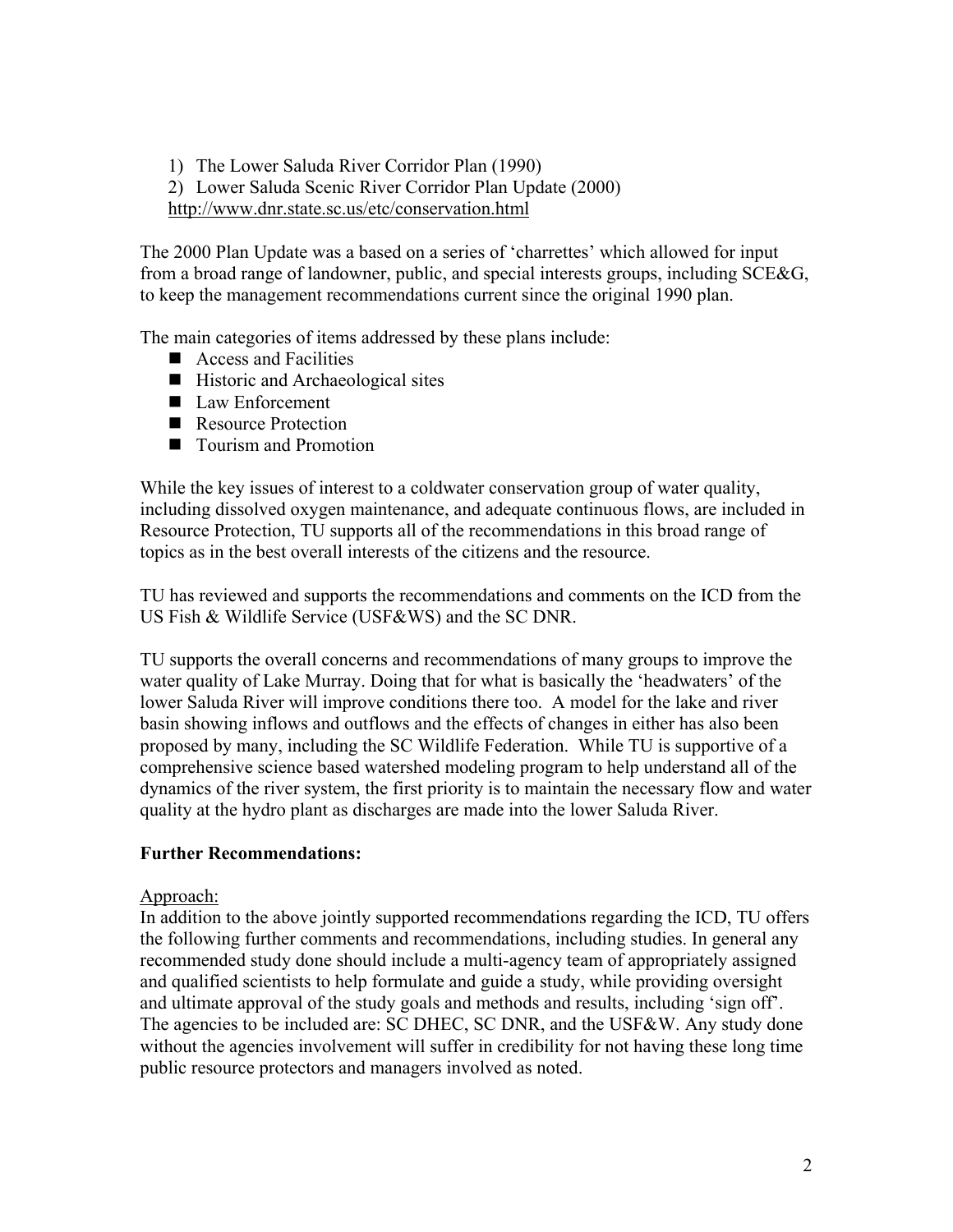# **Establishment of Coldwater Fishery**

### Background/Reasoning*:*

Because of the construction of the dam at Lake Murray for the hydro-electric operation, the Saluda River below the dam ('lower Saluda') was changed to a coldwater fishery in 1930. Since the lower Saluda was changed from a warmwater to a coldwater river habitat by the construction of the reservoir and hydro power plant, the river's water quality and flows should be maintained to a level that allows coldwater species like trout to not only thrive year round, but be self sustaining as they would in a normal coldwater river system. That has not been possible however due to the severe, lethal anoxic water quality problems in the months preceding lake 'turnover' each fall. It has taken periodic stockings of 'adult' trout by SC DNR to maintain the fishery since the early 1960's because of the very low levels of dissolved oxygen each fall before 'turn over' from the summer stratification. The conditions have been so bad each year that the adult trout stocked were barely able to cope with the low levels of dissolved oxygen, especially when levels often approached 0 mg/l! These fish have been observed to be severely stressed and nearly lifeless when caught during the fall; and, as expected with the conditions, there was little significant hold-over of trout following the months of anoxic water conditions. This condition was summed up well in a "Lake Line" article from SCE&G in the November 2, 1995 issue of the 'Lake Murray News', and also is well documented by both our federal and state fishery agencies and also by DHEC. SC DNR even maintains a trout stocking schedule now based on an initial stocking only after 'turn over' when dissolved oxygen levels have rebounded, followed by periodic stockings through late spring or early summer when the stratification has begun again.

The 'trout – put, grow, and take' water classification by DHEC was based on the creation and maintenance of an adult trout fishery by the SC DNR Fisheries Division since the early 1960's. That was the appropriate fish species for the coldwater habitat for them to introduce and try to establish and manage; but, the adult fishery dependent on stocked trout was all that could be developed because of the lethal low levels of dissolved oxygen. For many years the failure of trout to hold over, spawn, and thrive was noted, but not understood until the dissolved oxygen problem was scientifically documented, first in the TU co-funded study in 1988 on the 'oxygen dynamics' (H. McKellar, USC School of Public Health) and over the years by the readings from the USGS dissolved oxygen meters first introduced to the river for the study. Reproduction in that harsh environment is not possible as eyed and young trout fry have even higher requirements for dissolved oxygen than do the adults, preventing development of a self sustaining trout population. Yet the state standards have been set based on the limited criteria of adult trout because that was the only fishery that could be developed. This is the classic situation of "which comes first – the chicken or the egg?" in that SC DHEC was limited to the 'current uses' in formulating the standards; but, that the current use was limited by lethal low levels of dissolved oxygen caused by the stratification of the lake built for the hydro.

SCE&G has installed turbine venting and baffles to their generators to increase dissolved oxygen in the outflow to the lower Saluda. Those efforts are commendable and have increased the dissolved oxygen levels in recent years; but, cannot be counted on to work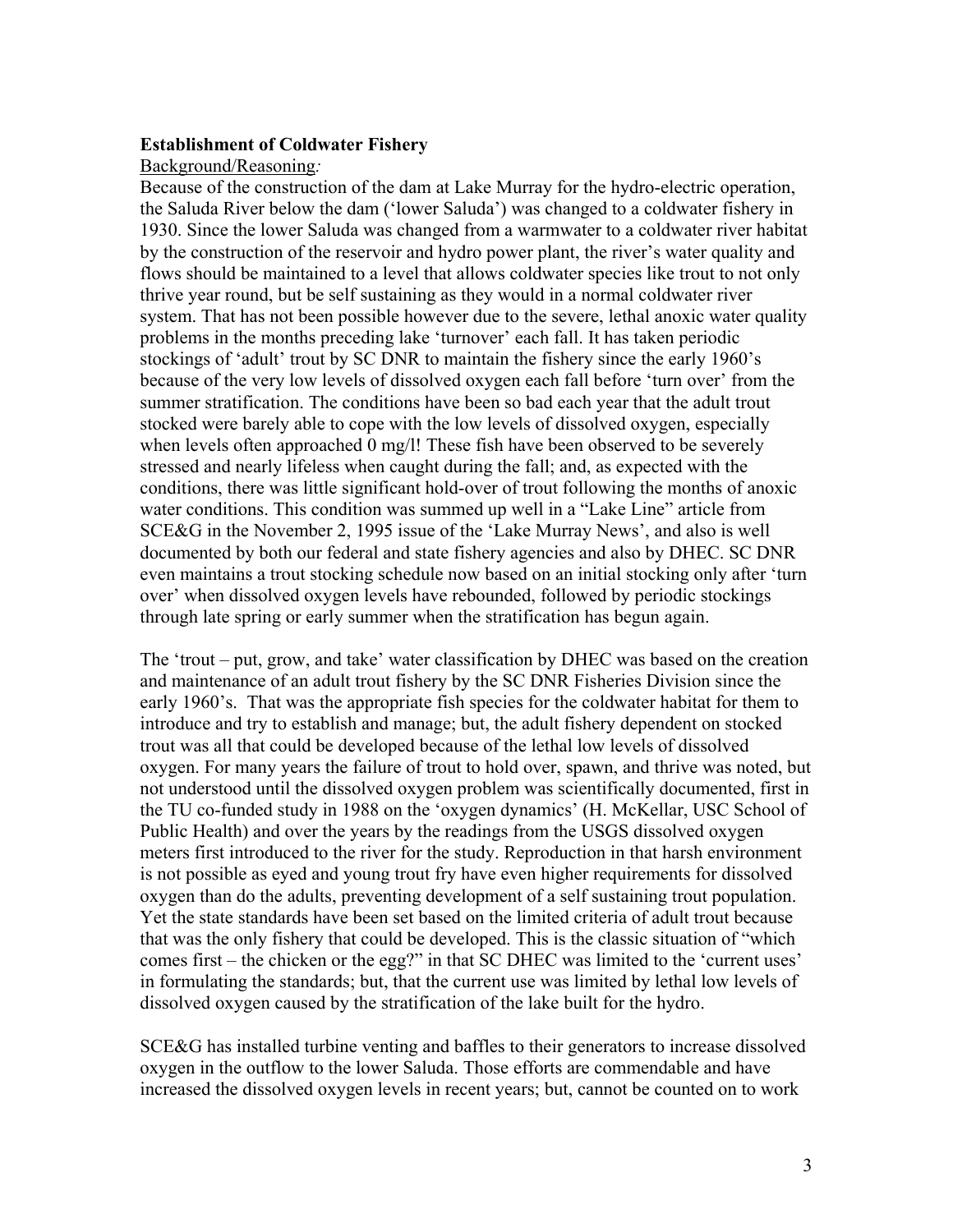in all operating scenarios. It is not satisfactory to be in compliance with state standards 'most of the time', especially when those standards are not high enough for a self sustaining coldwater trout fishery at this time. 100% maintenance of the needed dissolved oxygen required to allow a thriving, reproducing trout fishery should be the goal – and further techniques like liquid oxygen injection should be employed as needed to reach the determined levels consistently for a healthy coldwater river.

### Conclusion:

A complete assessment requiring several studies of the lower Saluda River aquatic environment should be made under multi-agency supervision. This assessment should include the needs of rainbow and brown trout in this coldwater habitat, in order to be a self sustaining fishery. Dissolved oxygen, flows, spawning and rearing habitat, the aquatic food base, especially in the shallow, rocky foraging areas, and actual water chemistry should be key items in such an assessment. The purpose should be to determine the factors needed for a self sustaining trout fishery that can reproduce and thrive year round, and, how the operation can be modified to meet the habitat needs.

#### Recommended Assessment Studies:

### *IFIM/Dual Flow Analysis*:

One key component of a comprehensive assessment should be an 'IFIM' study (instream flow, incremental methodology) or similar process as deemed appropriate by the multiagencies to determine the required minimum, continuous ('instantaneous' flow) flow to prevent spawning and food producing riffle areas from being de-watered as has been routinely done for years. A 'dual flow analysis' should also be considered to look at negative impacts on the aquatic communities from the scouring of the high flow levels reached when all 5 generators are run at close to 100 per cent. The results should be used to establish a flow regime that would not severely limit or destroy aquatic life and prevent periodic low flow de-waterings and high flow scourings of the river bottom and banks.

#### *Macroinvertebrate Survey*:

An update of the 1985 DHEC macro-invertebrate study led by Butch Younginer should be done to determine the current state of the river. That study was commissioned by the SC DHEC Water Quality section in follow up to the Saluda River Chapter of TU's kick seining observations for the entire river which showed dramatically less aquatic life in the upper miles. The study confirmed the low populations in the upper reaches, citing the scouring effects of the high flows as the probable cause, and provided a scientific measurement of the negative effects of scouring flows. The results of a new study should be used to determine an operating mode for the hydro plant that significantly improves the aquatic life below the dam. Such a study would have the benefit of providing an excellent indication of water quality that would aid the community in wastewater 208 planning. Any improvements to the water quality in the lower Saluda should be a catalyst for further river protection by the community by eliminating all wastewater discharges into the lower Saluda and its tributaries, rather than allowing increases in revised 208 plans.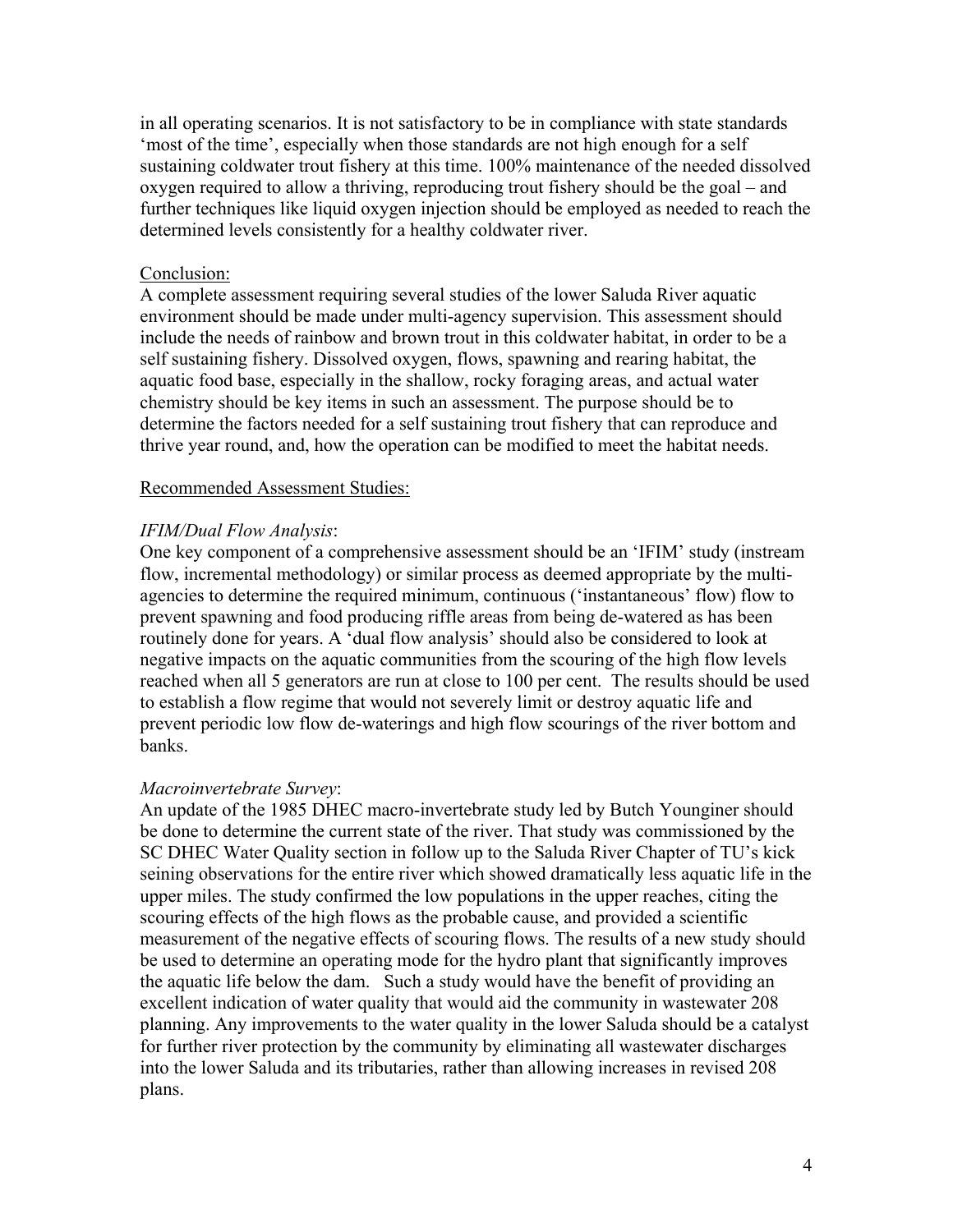# *Water Quality/Chemistry*:

A thorough analysis of water quality, including of actual samples of water taken from the river, especially at low flow conditions, at the dam and at logical downstream locations where degradation could occur should be done. That analysis would provide credible data to show scientifically the water chemistry from the actual discharges through the hydro plant, and changes as the lower Saluda flowed toward the confluence with the Broad. While some of those changes would not be the responsibility of SCE&G, a study by the utility company using the multi-agency approach recommended would confirm whether the water coming from the lake was the source of any water quality problems that would negatively impact the aquatic life in the river. It's important to note that the current monitoring is mostly self-monitoring by dischargers of the effluent as it leaves their plants. The actual water chemistry of the Saluda below the hydro plant, below the discharges, and at points where assimilation could reasonably be expected should be determined from actual water sample analysis. Results of the tests could be used for making fishery decisions and to protect public trust resources. The research would answer questions of concern to both SCE&G and to the citizens and could be used for reassessments as needed to the water quality regulations of all concerned.

# **Recreational and Safety Needs of the lower Saluda:**

In addition to the above studies which are resource oriented, the recreational and safety needs of the lower Saluda should be studied and improvements made accordingly. The current situations are very hazardous and life threatening and ways need to be determined and implemented to make public use safer, including improved access to the river.

# Safe Flow Levels:

The uneven pattern of releases with sharp drops or rises in the river water level in a short period of time are very unsafe to all recreational users, including boaters. Consideration should be given to an efficient way to release water more evenly over a 24 hour period that is closer to the average flow for that day. USGS records show that often the bulk of the flow into the river in a 24 hour period is released in only 1 or 2 hours time; or, is done with numerous peaks and valleys with variations of several thousands of cfs (cubic feet per second). Dealing with 'walls of water' or de-watered rocky shoals in upstream passages is unsafe and needs to be minimized as much as possible. Publicizing water release levels at least daily would also help make the river much safer.

Also, of concern is the current usage of the hydro for needs outside of the SCE&G service area. Meeting demands around the southeast on short notice should not put midlands citizens in peril. SCE&G should only use the hydro for their own back up needs. Other utilities need to develop and use their own systems such as natural gas plants that can be brought online in relatively short time periods to meet backup needs. Also, a study to determine the minimum navigational flow should be made. But, first it must be decided whether the flows are for floaters or motorized boats as the two have distinctly different requirements. If motor boats are to be considered, a minimum navigable flow level for upstream passage must be set as the low flows now result in extremely hazardous boating through shallow, rocky stretches.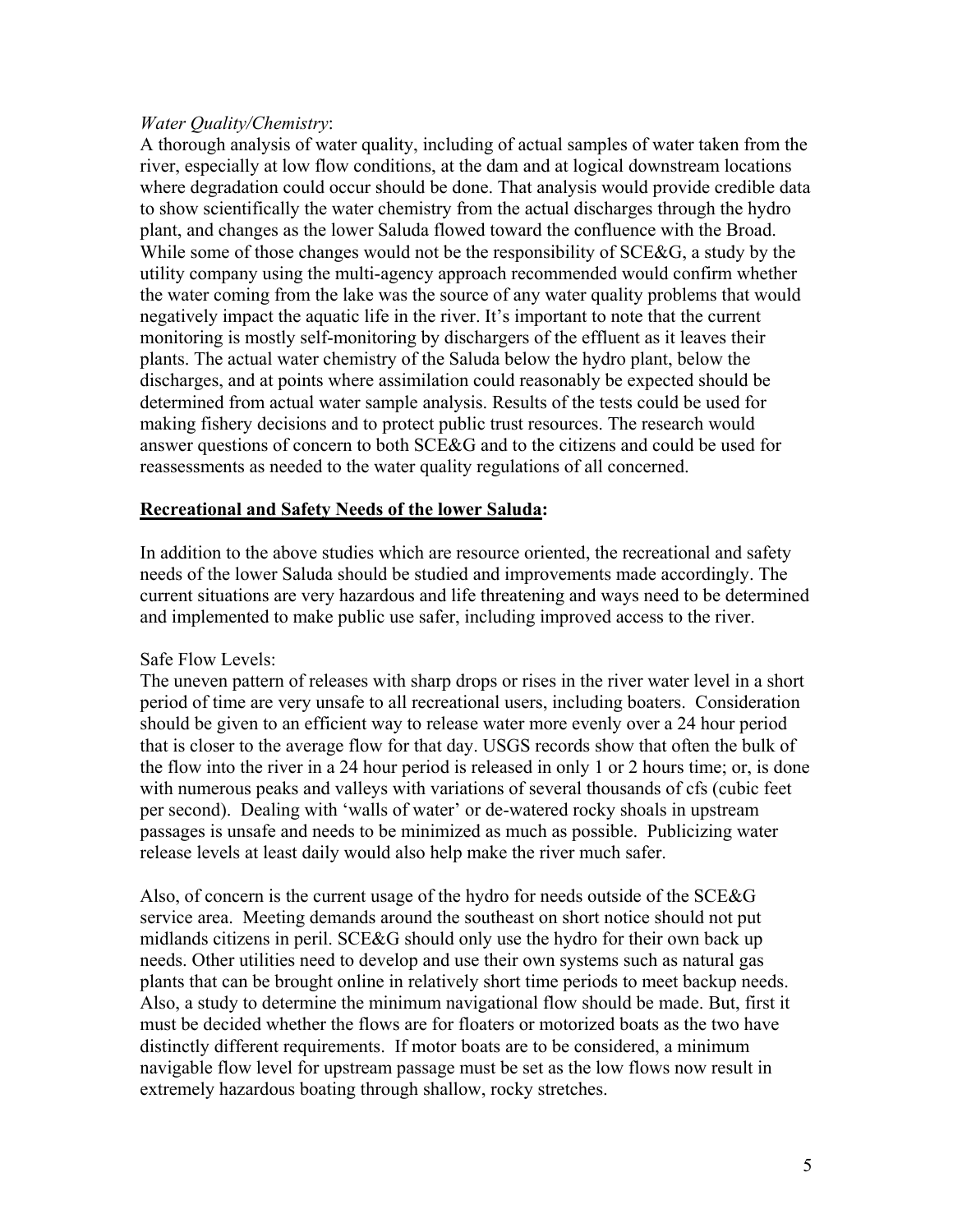### Safety Warnings/Rescues:

'River rescues' are made every year because of the volatile up and down swing in the flows of the lower Saluda. The number of wading fishermen has increased dramatically over the past decade, as the membership of over 350 in the local TU chapter shows. Many of the general public are drawn to the river for bird watching, nature viewing, swimming, and sunbathing. Boating continues to grow in popularity, especially with kayakers and canoeists. The rescues of many of these from high flow surges are not only life threatening to those in peril, but put rescue personnel, many of whom are volunteers, at risk and are costly to local governments. Warning sirens and lights over the entire lower Saluda are not very feasible as those are nuisances to citizens living near those devices. Safety education information at access points and more markers such as those at Saluda Shoals and on the I20 and I26 bridges are more practical. The most effective approach, however, is to reduce the big swing in flows.

#### Access:

Access needs should be studied in a way that allows for broad citizen input along with the appropriate resource agencies. Additional access is needed due to increasing usage and for safety reasons. For example:

- There is no legal access above the Mill Race Rapids at Riverbanks Zoo for boater 'take out' upstream of that dangerous section of river. No one, regardless of experience, should boat through there at any time, including expert boaters when the river flows reach level 5 whitewater status.
- The landing built by SCE&G near the WVOC radio station is a 'throw in' landing only, requiring an unacceptable carry of boats and motors and other gear to the water. The only boat landings with ramps for trailered launches are both at the 'Hopes Ferry' location, requiring downstream trips to access the 5-6 miles of water between there and the Mill Race. Motor boats are often forced into navigating rocky shoals at very low flows on return upstream trips, and cannot float back to their landing as an upstream trip would allow. Paddlers launching there and going downstream often must exit the river at unplanned sites downstream as flows can rise to very high levels that can make paddling upstream back to the landings very perilous or even impossible. A downstream site such as the one near WVOC should be available to the public with a ramp for trailered boats, whether motorized or not, for safer boating.
- The 2000 'charrette' for the Lower Saluda Corridor Update noted a significant demand for more trails along the river corridor. SCE&G should try to accommodate that demand and do so in conjunction with the River Alliance and other entities that work for a trail system along the entire river from Saluda Shoals Park to the Columbia Greenway Park.
- The Lower Saluda Corridor Plan envisioned an additional park downstream from Saluda Shoals. Increasing public use and demand makes this need even more imperative and a recreational study should identify an appropriate site for SCE&G to develop to meet the growing demands over the next license term.